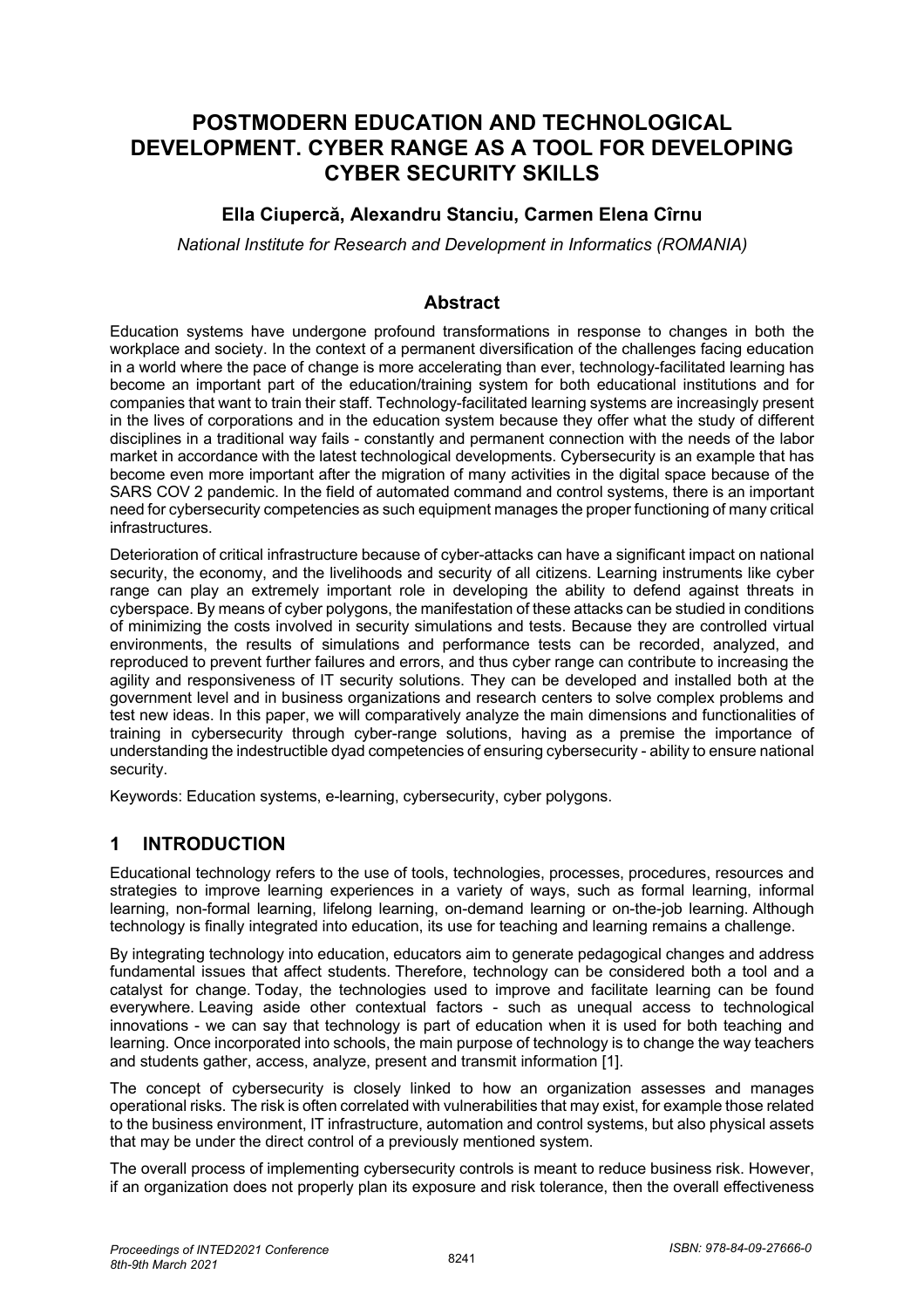of these controls is much lower than initially expected. The development of cybersecurity in terms of security policies, administrative procedures, business processes and technological solutions aims to target certain identified risk areas and reduce the impact on an organization if a cyber event is aimed at one of its assets. If an organization fails to identify risk areas, then it may not be able to properly select, implement and measure security controls to reduce these risks.

Cyber-attacks are designed to be as difficult to detect as possible and use unknown vulnerabilities that cannot be protected. Examples as Stuxnet and Flame are well known, both attacks being carried out over long periods of time without being detected, although payload URLs of these were designed for different purposes: Stuxnet was designed to induce irreversible damage to the centrifuges for enriched uranium, and Flame was designed to collect security information that would allow subsequent cyberattacks.

From the previous examples it is obvious that cybersecurity activities require both human skills and advanced technological solutions. Therefore, organizations need tools that facilitate the automatic detection of anomalies, graphs for monitoring system parameters, but also qualified human resources equipped with high cybersecurity competencies.

### **2 CONTEXTS OF THE LEARNING PROCESS AND THE NEED TO USE EDUCATIONAL TECHNOLOGIES**

The industrial age has initiated a series of innovations, but many changes have been introduced by the current information society. Schools have faced various challenges in redefining their goals, taking into account the differences in social status, race, age and sex of the students concerned, time and space considerations, but also constraints related to available resources, according to the analysis conducted in [2]. According to this study, society, as such, recognizes the special importance of education as quality education can be the most powerful tool available for relaunching economic growth, improving competitiveness and promoting social inclusion.

Research in the field suggests that countries that are concerned with ensuring the highest possible level of education for the population manage to grow and develop economically, while countries that have a low level of performance of the education system face economic stagnation. A higher skilled workforce can get correspondingly higher salaries. Countries with a large number of professionals, especially in science, engineering and mathematics, tend to compete successfully in the global economy. It is recognized that the level of education has a strong impact on both the social and political spheres, including the level of health and economic well-being.

Promoting the culture of innovation remains another long-term trend, and here it plays a key role and reflects the role of the educator in encouraging innovation, creativity and entrepreneurial thinking.

In [3], Mayer proposed some principles of multimedia learning that can also be used to guide the selection of technology for educational use:

- Adequacy principle: technology should promote the general and specific objectives of the class; the technology should be appropriate to the desired level, including vocabulary level, the difficulty of concepts, methods of development, appeal to interests; the technology should be basic or additional to the curriculum; the principle of authenticity; technology must provide accurate, up-to-date and reliable information.
- Cost principle: replacements and trade-offs of alternative solutions must be considered.
- The principle of interest: technology should attract the interest of students; it should stimulate curiosity or satisfy the student's need to know; technology should have the power to motivate, encourage creativity and imaginative response among users.
- The principle of organization and balance: technology must be well organized and well balanced in content; the purpose of the material must be clearly stated or perceived; there should be a logical, clear organization in accordance with the principles of learning, such as reinforcement, transfer and application in materials.

In order to be able to make a comprehensive comparison of the two forms of learning, it is necessary to go through the main differences between the processes of the two forms of learning (Table 1), comparing several essential aspects between them.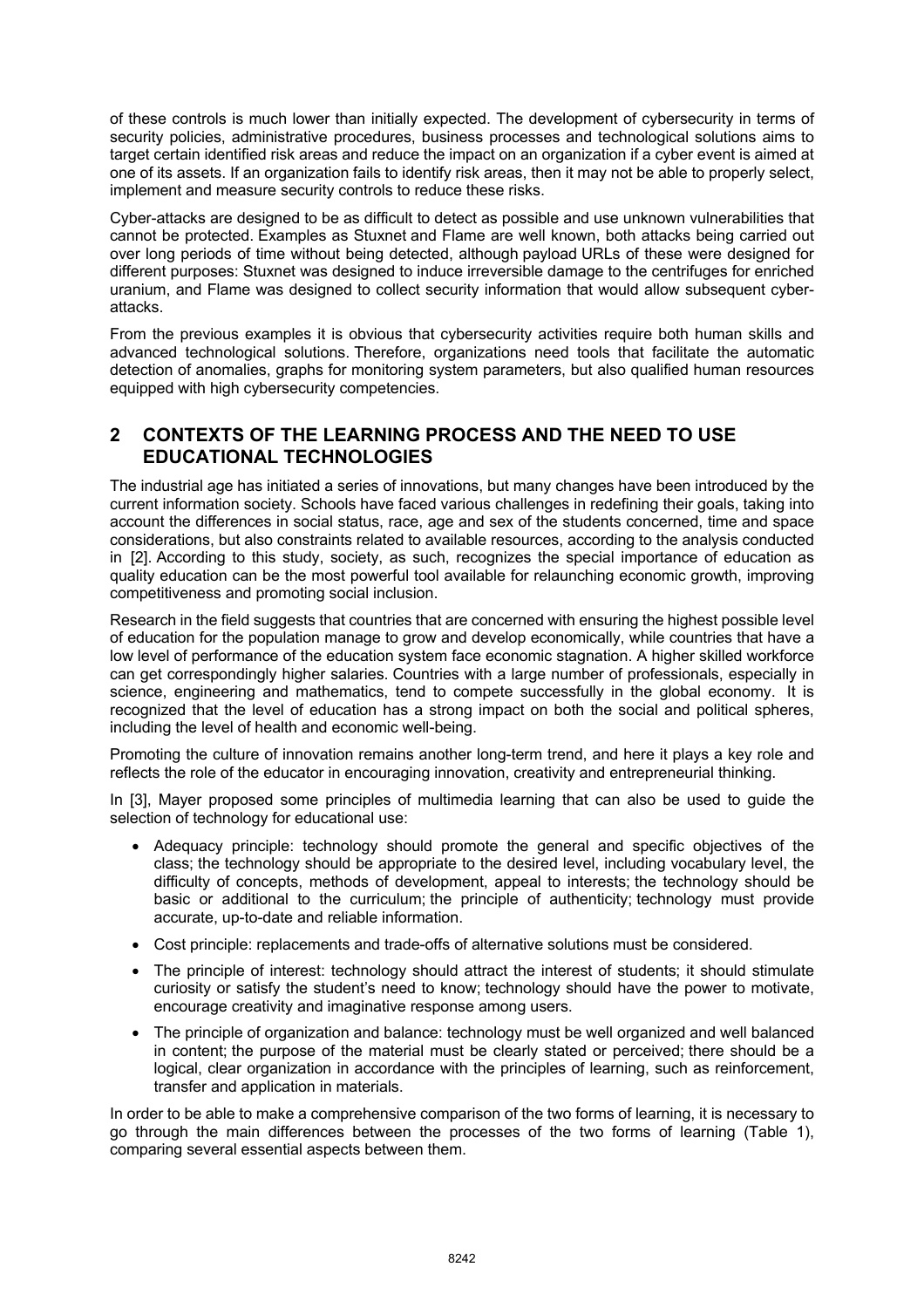| The traditional learning process                                                  | The e-learning process                                          |
|-----------------------------------------------------------------------------------|-----------------------------------------------------------------|
| The presentation is made face to face.                                            | Uses multimedia as a type of communication.                     |
| The instructor follows all the students.                                          | Using online technology.                                        |
| The instructor was physically in the classroom.                                   | Changing knowledge between students and with the<br>instructor. |
| Distribution of time in short time intervals<br>among a large number of students. | More free time considering the location and when connecting.    |
| The instructor focuses on gaining "Knowledge."                                    | The instructor focuses on acquiring "doing" skills.             |

*Table 1. Differences between traditional learning and e-learning processes [4]*

## **3 METHODOLOGY**

### **3.1 The characteristics and architecture of the modern cybernetic polygon**

As cybersecurity concerns are on the rise, cyber polygons have an important role to play in the fight against cybercrime, as well as in developing cybersecurity defense capabilities. They can be developed and installed both at the government level and by business organizations and research centers to solve complex problems and test new ideas. They are also used for real-time evaluation of the performance of various security solutions.

The cyber polygon provides the environment for teams of professionals to work together in several areas of security, to improve their skills and to develop methods of defense against various attacks. The range of competencies can cover areas such as penetration testing, defense of communication networks, strengthening of critical infrastructures and methods of response to attacks. By means of cyber polygons, the manifestation of these attacks can be studied in the conditions of minimizing the costs involved in security simulations and tests. Because they are controlled virtual environments, the results of simulations and performance tests can be recorded, analyzed, and reproduced to prevent further failures and errors. Thus, they contribute to increasing the agility and responsiveness of IT security solutions.

It is necessary to develop support platforms for exercises that have a set of technical means to simulate various types of critical infrastructure. These means include the ability to visualize the challenges and responses that manifest on the simulated cyber-physical battlefields (CPB). Also, they should use various technical elements to express the physical properties of cyber-physical systems and the damage that can be caused by a cyber-attack on them. The platforms should be sufficiently extensible to represent different elements of critical infrastructure on the same platform and to allow cross-domain integration of different infrastructure sectors.

Cybersecurity virtual labs are a solution currently used to improve efficiency in cybersecurity training as well as response time in cybersecurity exercises. Online virtual security labs use real-world scenario simulations to provide a practical user experience. This type of laboratory-based virtual security training is proving superior to traditional methods such as on-site classrooms, training videos, and other less effective training methods.

There are several benefits to online cybersecurity labs that can be considered:

- Are cheaper because the virtual labs run online, there is no need to organize physical classrooms, coordinate instructor and employee programs, and there are no installation costs for local hardware and software, such as expenses incurred by trainers'/trainees' travel.
- Offer a tangible and practical experience. There is no better way to learn than through the experience of a simulated attack. Students can learn how to react to a threat, develop processes for eliminating threats, and how to interact with a cyber polygon.
- Are safe and secure. Because simulations run on remote servers, virtual environments are easily reusable and separate from the real network.
- Always up-to-date in terms of knowledge about threats, as the cybersecurity training service provider deals with training, with the maintenance of educational content.
- Are scalable. Adding more students to an online class is much easier than expanding a physical class.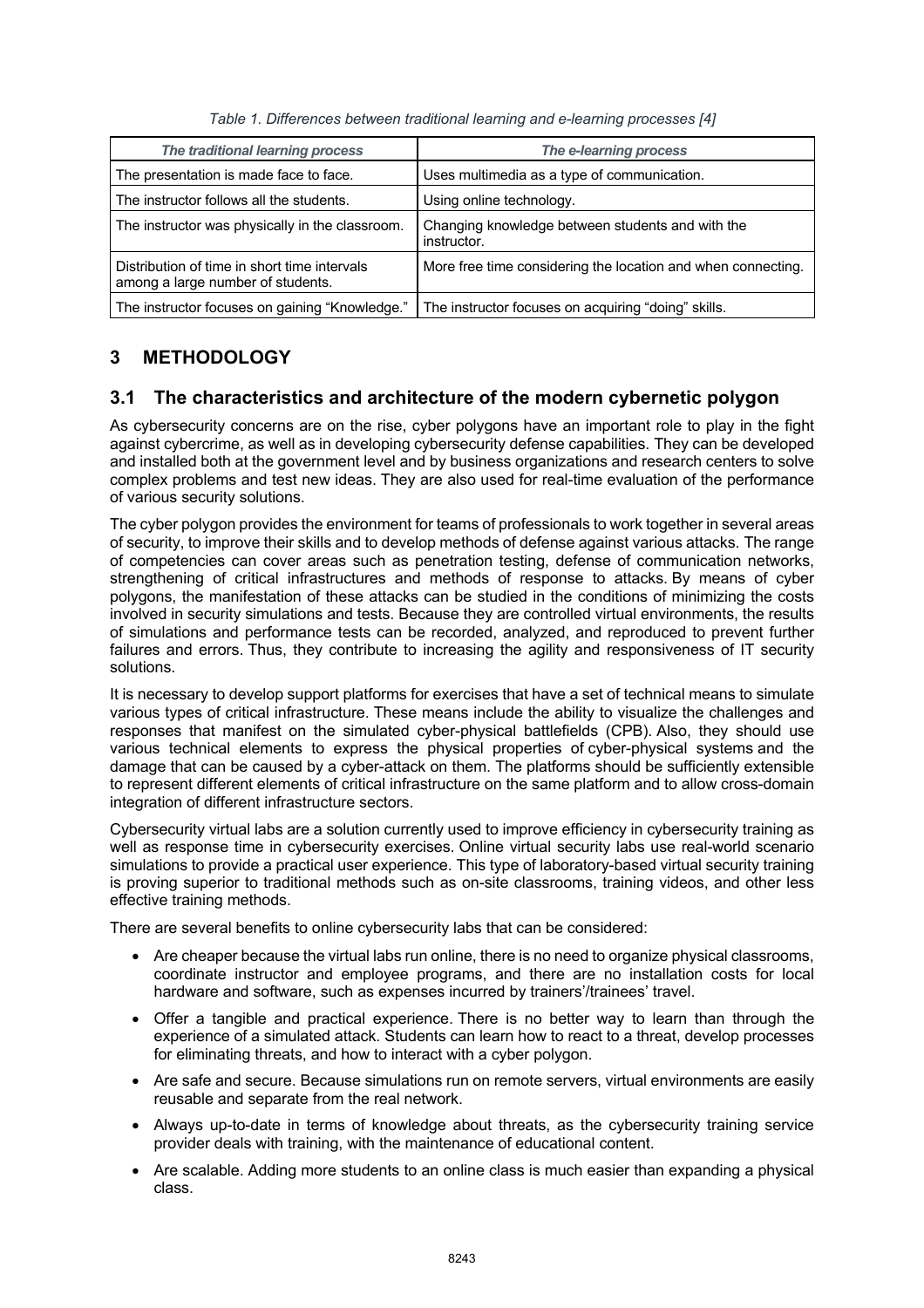• Provide instant feedback. The instructors have constant direct contact with the participants through online messages and chat and video conferencing applications.

#### **3.2 Comparative analysis of cyber range solutions suitable to be used in the educational process**

We have previously demonstrated the usefulness of using cyber polygons in the educational process from many points of view. Next, we perform a comparative analysis of suitable solutions to be used in the educational process of building cybersecurity competencies for ICS infrastructures' operators.

First, we build the analysis grid by identifying a series of functional criteria from the perspective of which all technological products were compared. The identified criteria reflect aspects and functionalities that we considered relevant from the perspective of the project purpose and the existing solutions in the market. As the criteria do not require YES / NO answers, but involve some details from which to result the estimated degree of compliance of the solution, we gave a score that allows a better visual representation of the information, so that graphic display elements can reflect the appreciated conformity of each analyzed solution.

The criteria were applied to the analyzed products and services, identifying a series of conformities or non-conformities in the educational process. Such solutions allow on-site education but also e-learning simulations. There are situations in which the conformity of the products to the functional criteria is partial, which will be reflected in the following compliance table.

Although some analyzed solutions do not offer explicit functionalities of ICS cybernetic polygon, they were included in the study being of interest, as already mentioned, from the perspective of the identified criteria and the diversity of technological solutions in the global free market.

An analysis was made on the technologies available globally, as follows:

- Cyberbit Range, a generic cyber polygon solution commercially offered by CyberBit, which can operate in the cloud or on-premises (https://www.cyberbit.com/solutions/cyber-range/);
- NI LabView, a generic modeling and simulation solution for ICS type technologies, offered commercially by the company National Instruments (https://www.ni.com/ro-ro/shop/labview.html);
- CaSTLE (Cyber Security Training and Learning Environment), a generic cyber polygon solution offered as a service by the Austrian Institute of Technology (https://cyberrange.at/);
- Raytheon CODE (Cyber Operations, Development and Evaluation) Center, a generic cyber polygon solution, offered commercially as a service by Raytheon (https://www.raytheon.com/cyber/capabilities/range);
- Silensec Cyber Range, a generic cyber polygon solution, offered under a free or commercial license by the Silensec Group company, which can operate in the cloud or on-premises (https://cyberranges.com);
- Dragos Platform, a cyber polygon solution, commercially offered by Dragos (https://dragos.com/platform/);
- Virtual Cloud Arena, commercially offered by CyberGym (https://www. cybergym.com/virtualarena/).

The analysis was performed considering the following aspects of the virtual polygons considered relevant by us from the project perspective:

- Flexible architecture: consists of the possibility to define and use different technological architectures containing different technological elements. Modifying a defined architecture leads to the creation of a new architecture without overwriting or modifying the source architecture in all projects.
- Architecture segmentation: consists of the possibility to segment a virtually modeled ICS system into functional segments such as functional modules, technological level (e.g., ICS equipment, rules, commands), electronic communications level (e.g., data network, equipment, rules, commands), data presentation level (e.g., HMI, management applications, etc.), cybersecurity level (e.g., firewalls, security sensors, etc.), management level (e.g., virtual modeled system management, logos, user management), level of scenarios (e.g., various scenarios that allow the simulation of situations that may occur in the real ICS system).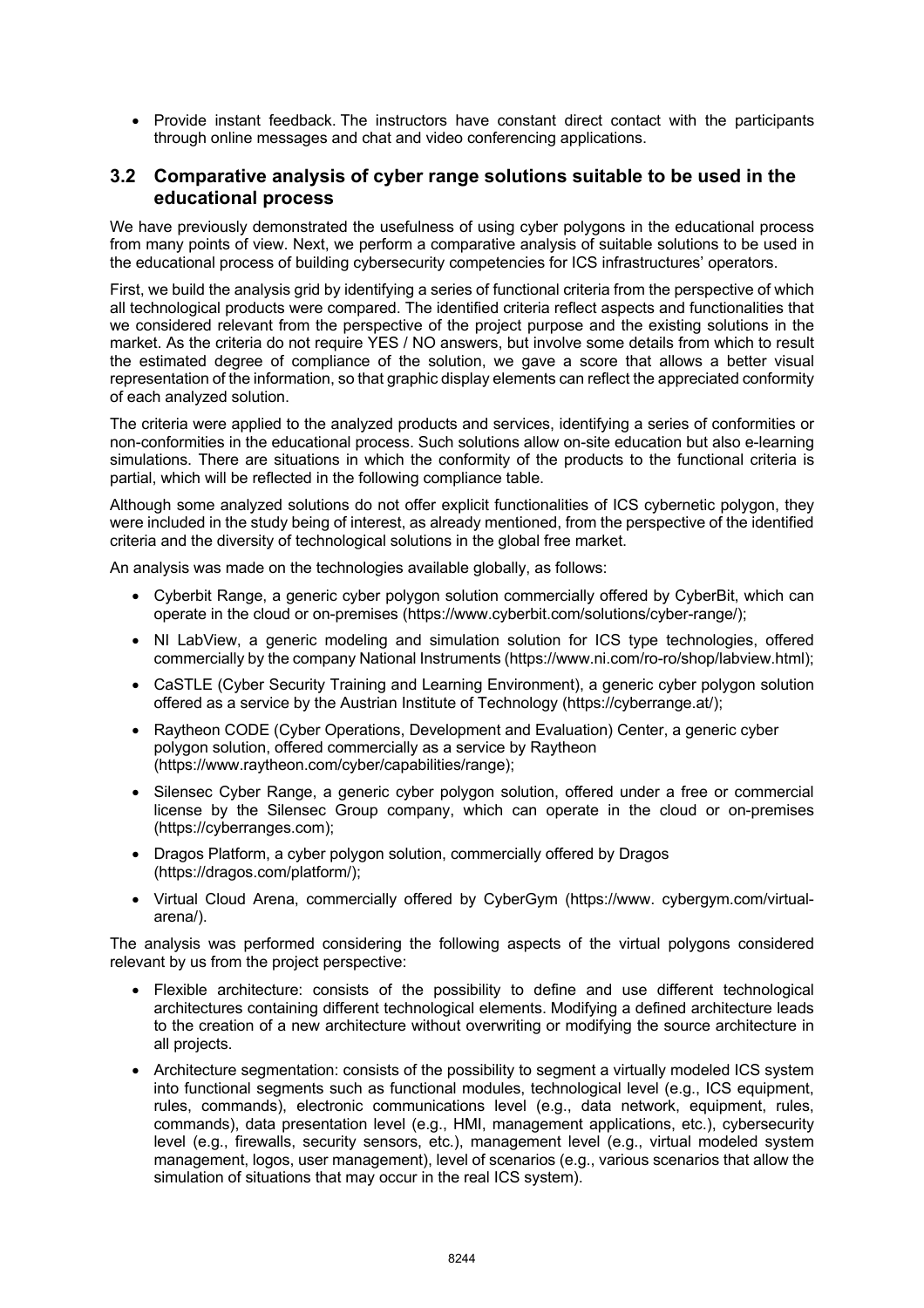- High fidelity: consists of the possibility to facilitate the detailed replication of the virtual modeled ICS system. Replication will go as far as the functionality of the equipment contained.
- Reuse of objects: consists of the possibility to reuse existing technological elements in several projects/simulations, maintaining the technological and functional characteristics. Modifying the functional and technological characteristics of an object leads to the creation of a new object without overwriting or modifying the source object in all projects.
- Standardization: consists of the possibility to ensure the interoperability between the technologically compatible virtual equipment and/or of the data. The system will allow the addition of new technological standards or electronic communications and data exchange.
- Modeled scenarios: consists of the possibility to create, modify and apply in the virtual environment of the cyber polygon, cyber-attack scenarios on some target ICS systems. Scenarios can be modified and saved, and modifying one scenario leads to the creation of another, without overwriting or modifying the source scenario in all projects. The cyber-attacks contained in the scenarios will replicate the characteristics of the cyber-attacks carried out in similar real conditions.
- Real-time simulation: consists of facilitating the observation in real-time, in the simulated environment according to the applied scenario, of the changes that occur in or on the target ICS system.
- ICS cybersecurity: consists of the inclusion of functionalities dedicated to modeling and simulation of scenarios specific to the cybersecurity of industrial control systems. The functionalities can be customized in simple or complex scenarios that include types of cyber-attacks against ICS systems.

# **4 RESULTS**

We further present the table of conformity of technological solutions related to the relevant functional criteria, coring each of our criteria for the chosen cyber range solution, where 1 is the lowest score and 5 is the highest.

|                           | <b>Cyberbit</b><br>Range | NI<br>Labview | <b>CaSTLE</b> | <b>Raytheon</b><br><b>CODE</b> | <b>Silensec</b><br><b>CR</b> | <b>Dragos</b><br><b>Platform</b> | <b>Virtual Cloud</b><br><b>Arena</b> |
|---------------------------|--------------------------|---------------|---------------|--------------------------------|------------------------------|----------------------------------|--------------------------------------|
| Flexible architecture     | 5                        | 5             | 5             | 5                              | 5                            | 3                                | 5                                    |
| Architecture segmentation | 5                        | 5             | 5             | 5                              | 5                            | 3                                | 5                                    |
| High fidelity             | 5                        | 5             | 5             | 5                              | 5                            | 3                                | 5                                    |
| Reuse of objects          | 5                        | 5             | 5             | 5                              | 5                            | 5                                | 5                                    |
| Standardization           | 5                        | 5             | 5             | 5                              | 5                            | 5                                | 5                                    |
| Modeled scenarios         | 5                        | 3             | 5             | 5                              | 5                            | 4                                | 5                                    |
| Real-time simulation      | 5                        | 5             | 5             | 5                              | 5                            | 3                                | 5                                    |
| ICS cybersecurity         | 5                        | 3             | 5             | 3                              | 5                            | 4                                | 5                                    |
| Total score               | 35                       | 31            | 35            | 33                             | 35                           | 29                               | 35                                   |

*Table 2. Comparative analysis of cyber range solutions*

As can be seen, four of the technological solutions analyzed fully meet the functional criteria considered relevant for the process of developing cybersecurity skills: *Cyberbit Range, CaSTLE, Silensec CR,* and *Virtual Cloud Arena*. Also, the Raytheon CODE solution is very close to meeting the relevant criteria and has a higher score than the National Instruments LabView solution. While LabView is not a dedicated cybersecurity solution, instead of meeting all other criteria, the CODE solution is a cyber-polygon for ICT infrastructures and networks, currently having lower functionality and limited scenarios for ICS infrastructures, being less efficient from the national security point of view, in spite of its high score is.

In nowadays context, when cyber-attacks are multiplying at an unprecedented rate, a national strategy on cybersecurity education is necessary and cyber ranges should be an important part of the process. The purpose of a cybersecurity exercise is to assess national preparedness for cyber threats and to improve the cyber defense capacity of national combatants [5]. A current trend in current cybersecurity